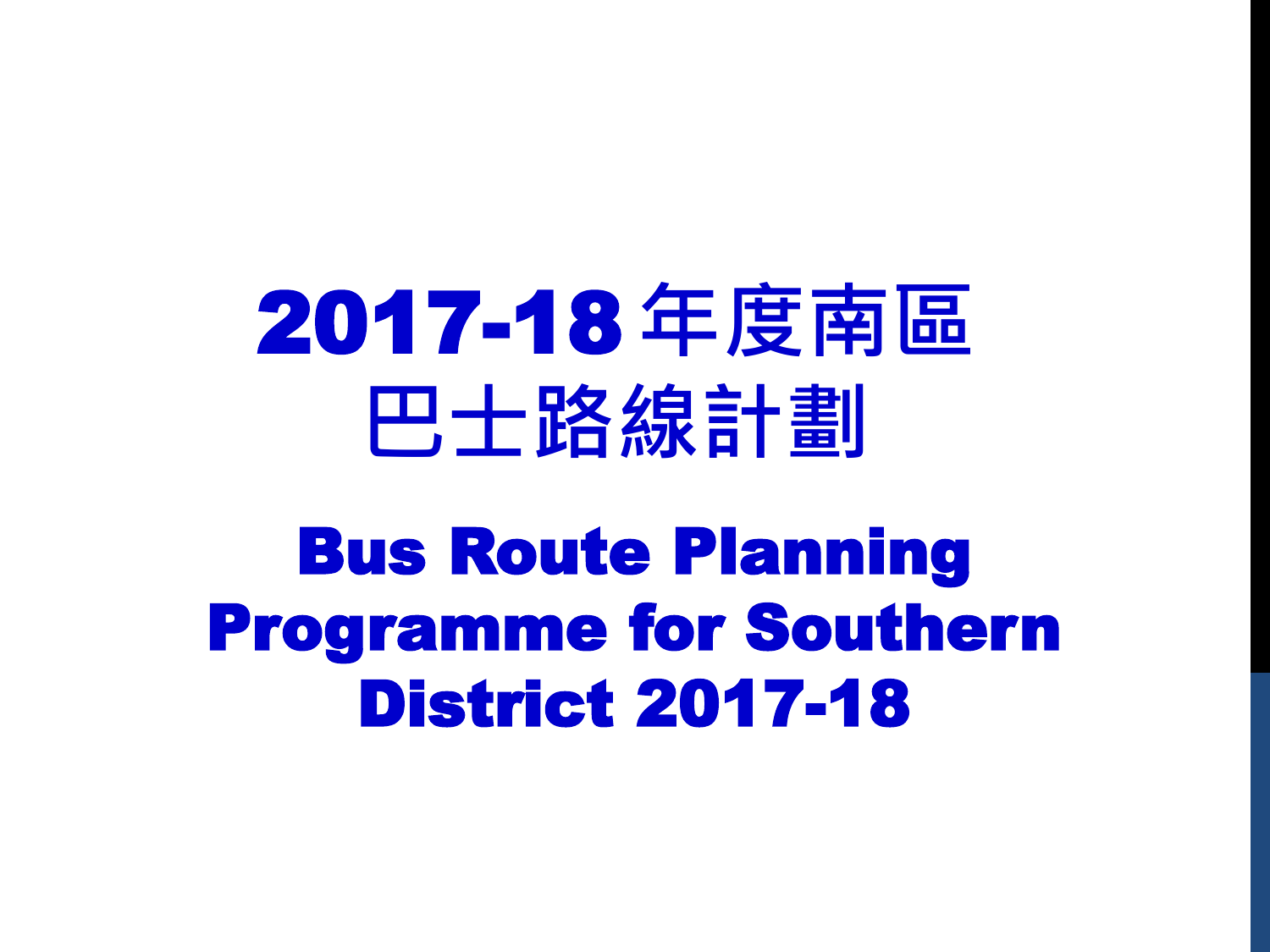### 南區巴士路線計劃 Bus Route Planning Programme for Southern

- 新增下午繁忙時間第77A號線特快班次 (Introduction of special express departure in evening peak (Numbered as 77A))
- 第38號線往置富花園方向的班次改經黃竹坑道天橋 (Re-routeing of Rt. 38 via Wong Chuk Hang flyover (Chi Fu Fa Yuen bound))
- 第 40及40M號線重組 (Re-structure of Route No. 40 and 40M)
- 第41A號線上課日特別班次不經寶馬山巴士總站 (Re-routeing of special Rt. 41A special departures, omitting Bearma Hill Bus Terminus)
- ▶ 第 3A 號 取 消 兩 班 往 中 環 的 班 次 (Cancellation of two departures(Central bound))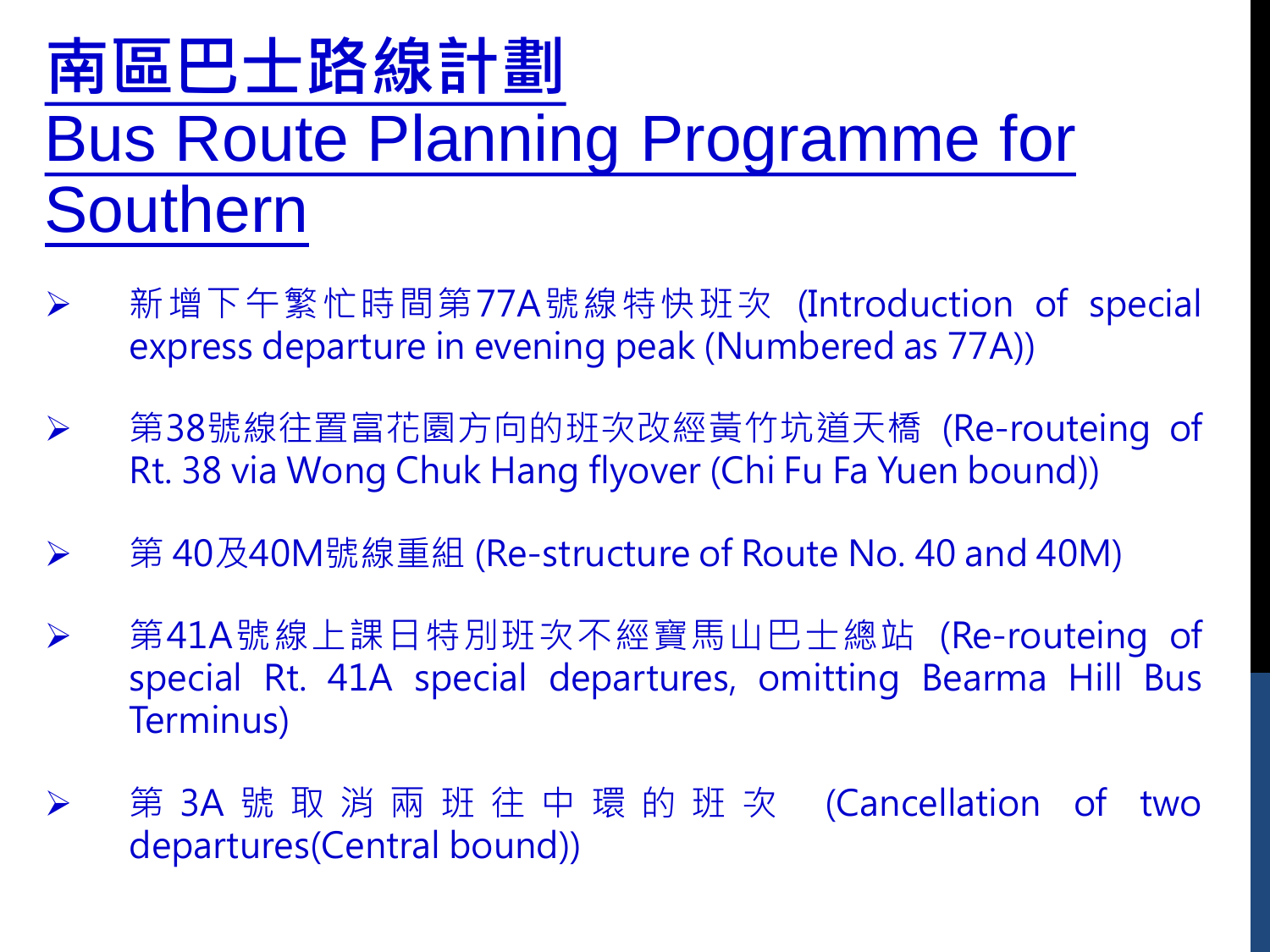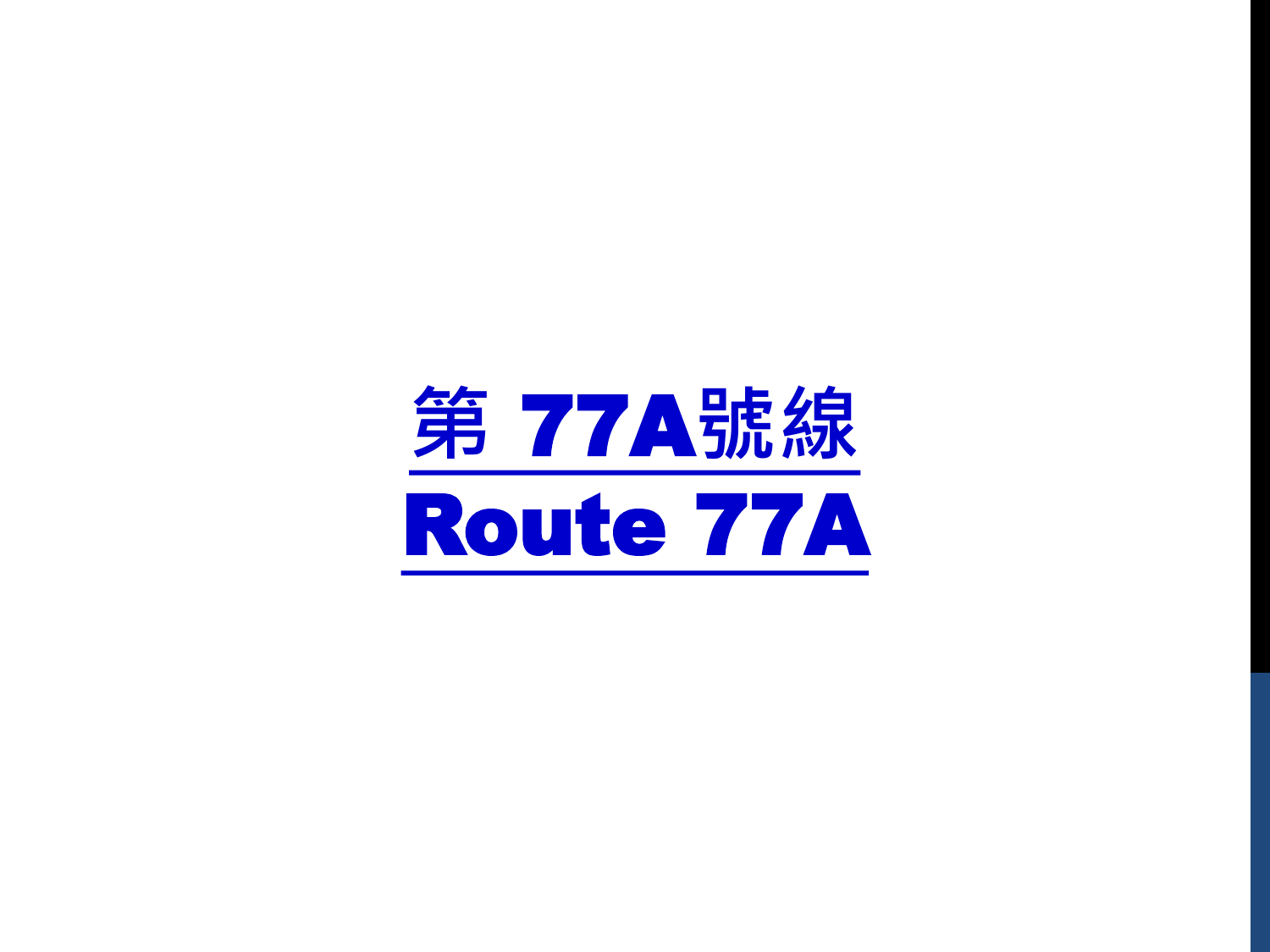

 現時城巴第77號線(往田灣方向)行車路線 (Existing Routeing of Rt. 77 (Tin Wan bound)) 建議城巴第77A號線(往田灣方向)行車路線 (Proposed Routeing of Rt. 77A (Tin Wan bound))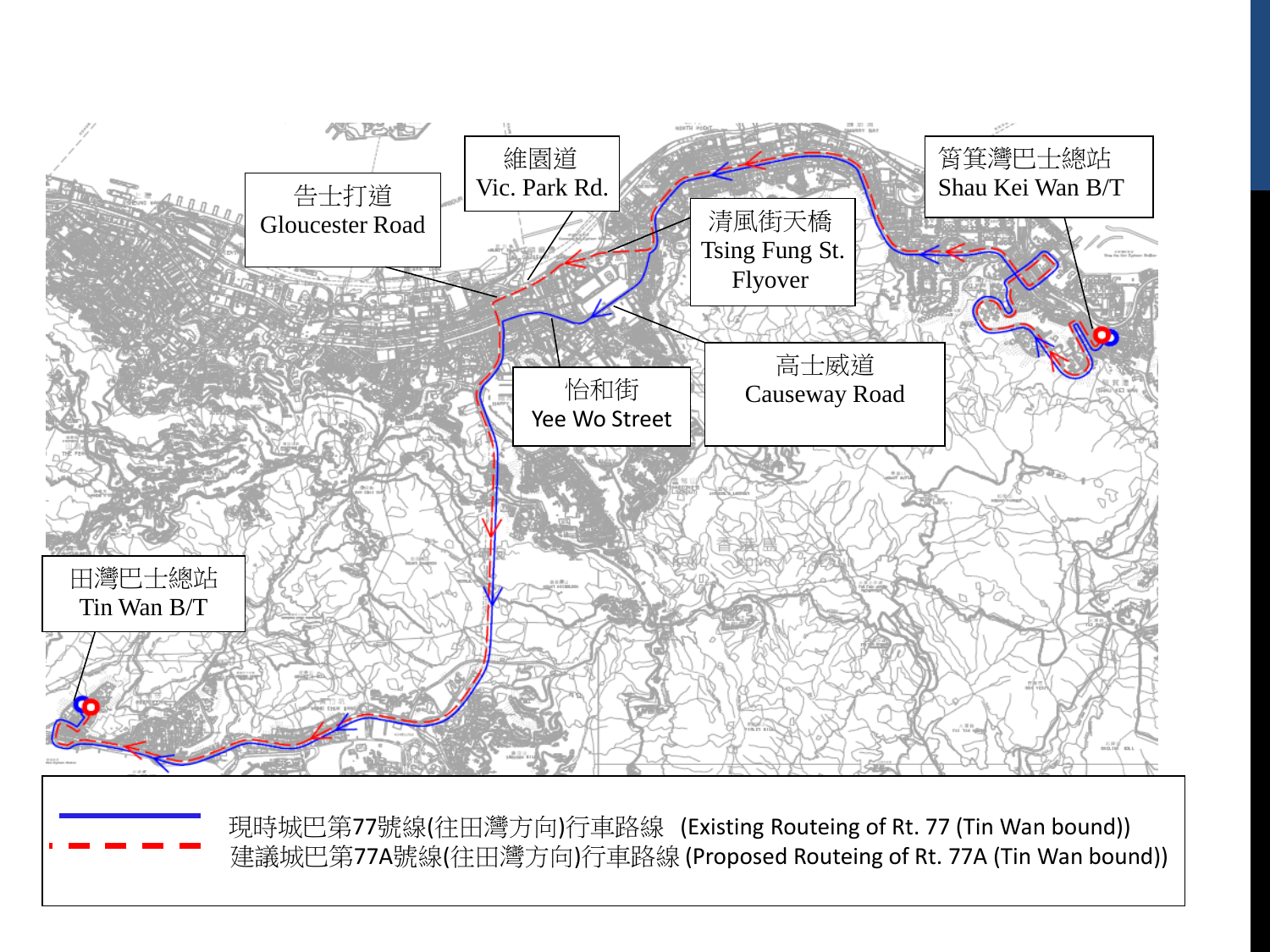### 建議的好處 Advantages of the Proposal

- 由東區乘坐第77A號特別班次返回南區, 無須再 繞經銅鑼灣
- To provide a more direct service from Eastern District to Southern District, by omitting Causeway Bay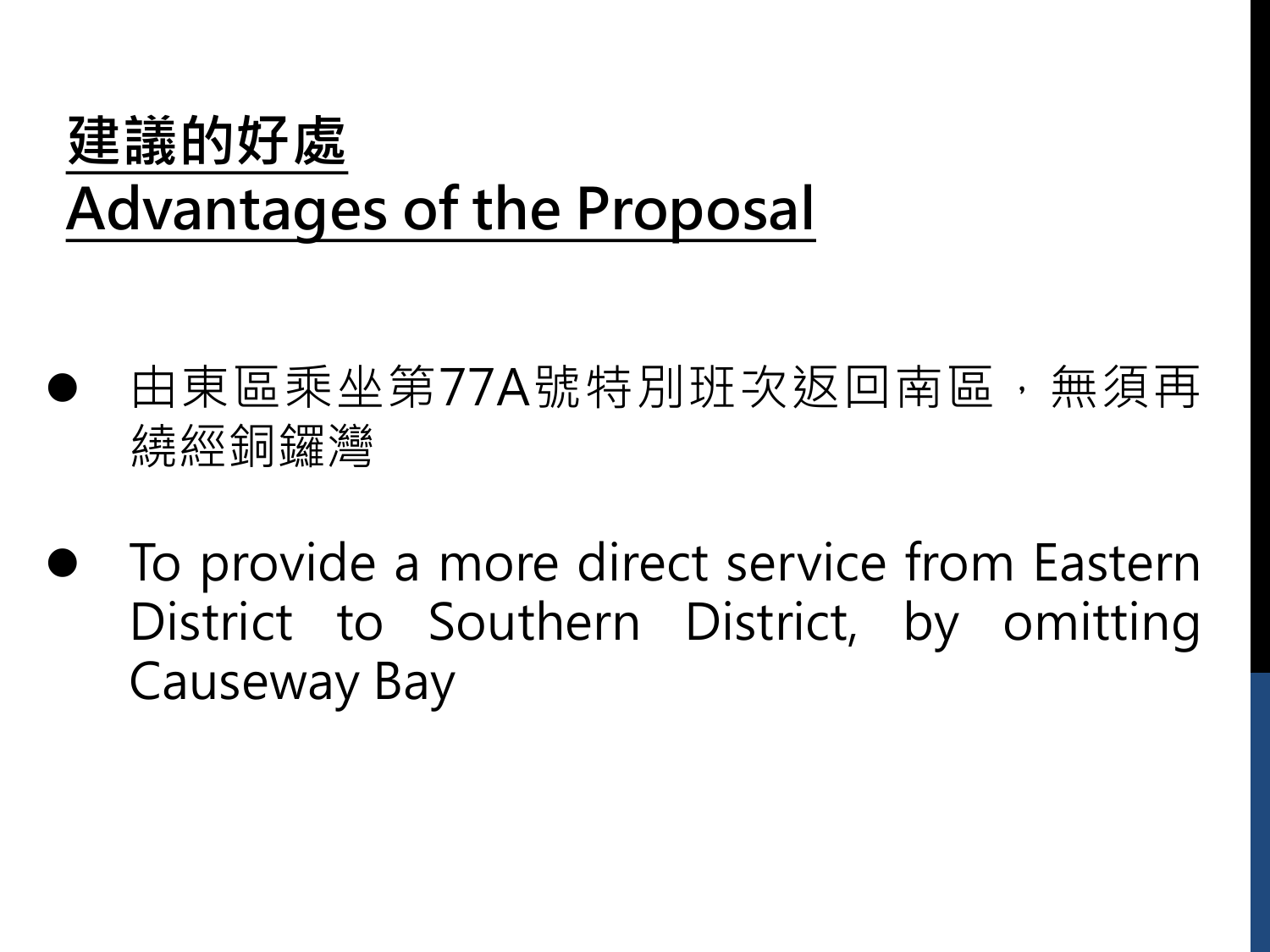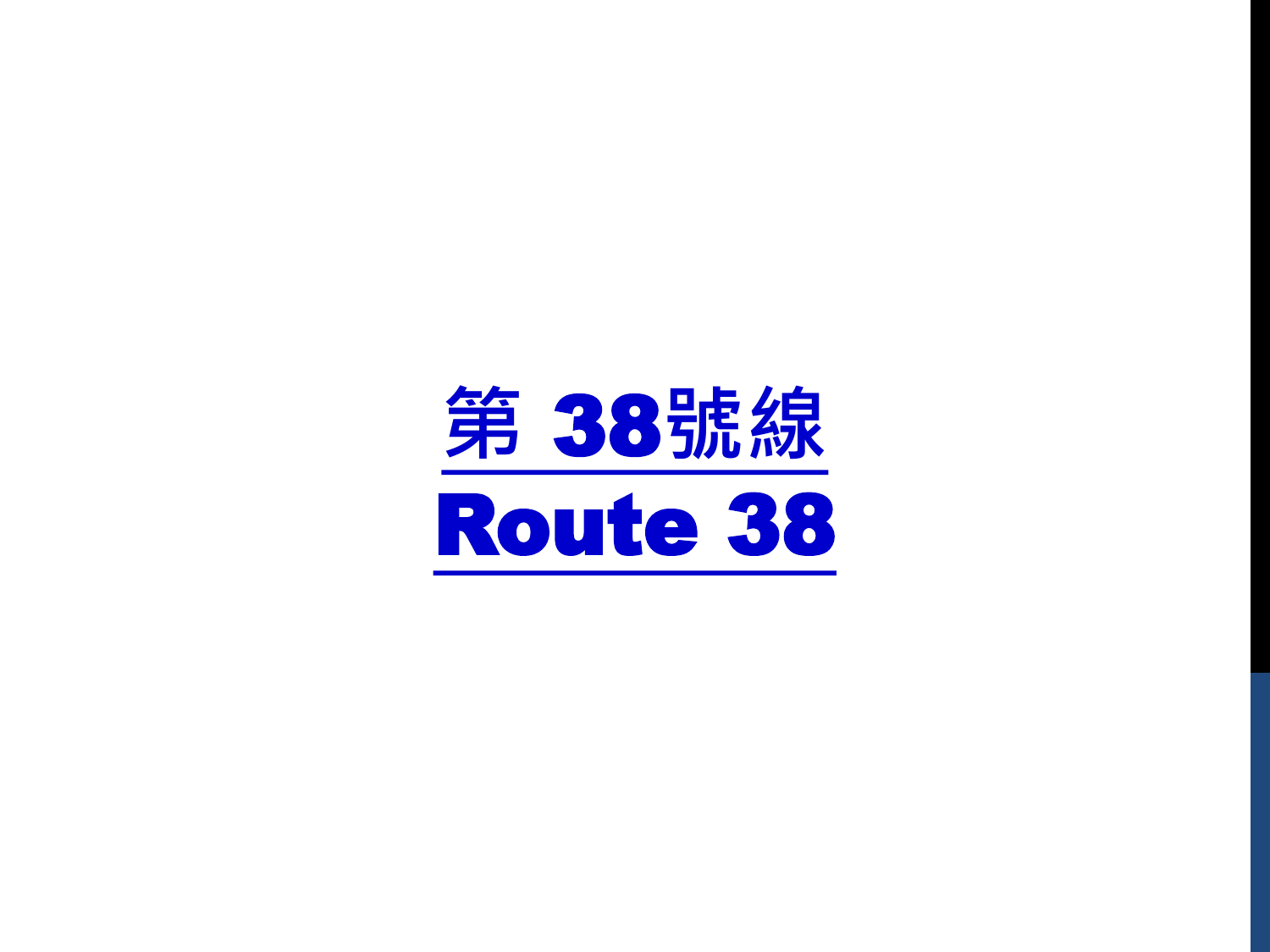#### 服務調整建議

#### Proposed Service Adjustment

- 新巴第38號線(置富花園方向) 全日改經黃竹坑 道天橋
- To re-route the NWFB Route No. 38 (Chi Fu Fa Yuen bound) via Wong Chuk Hang Road flyover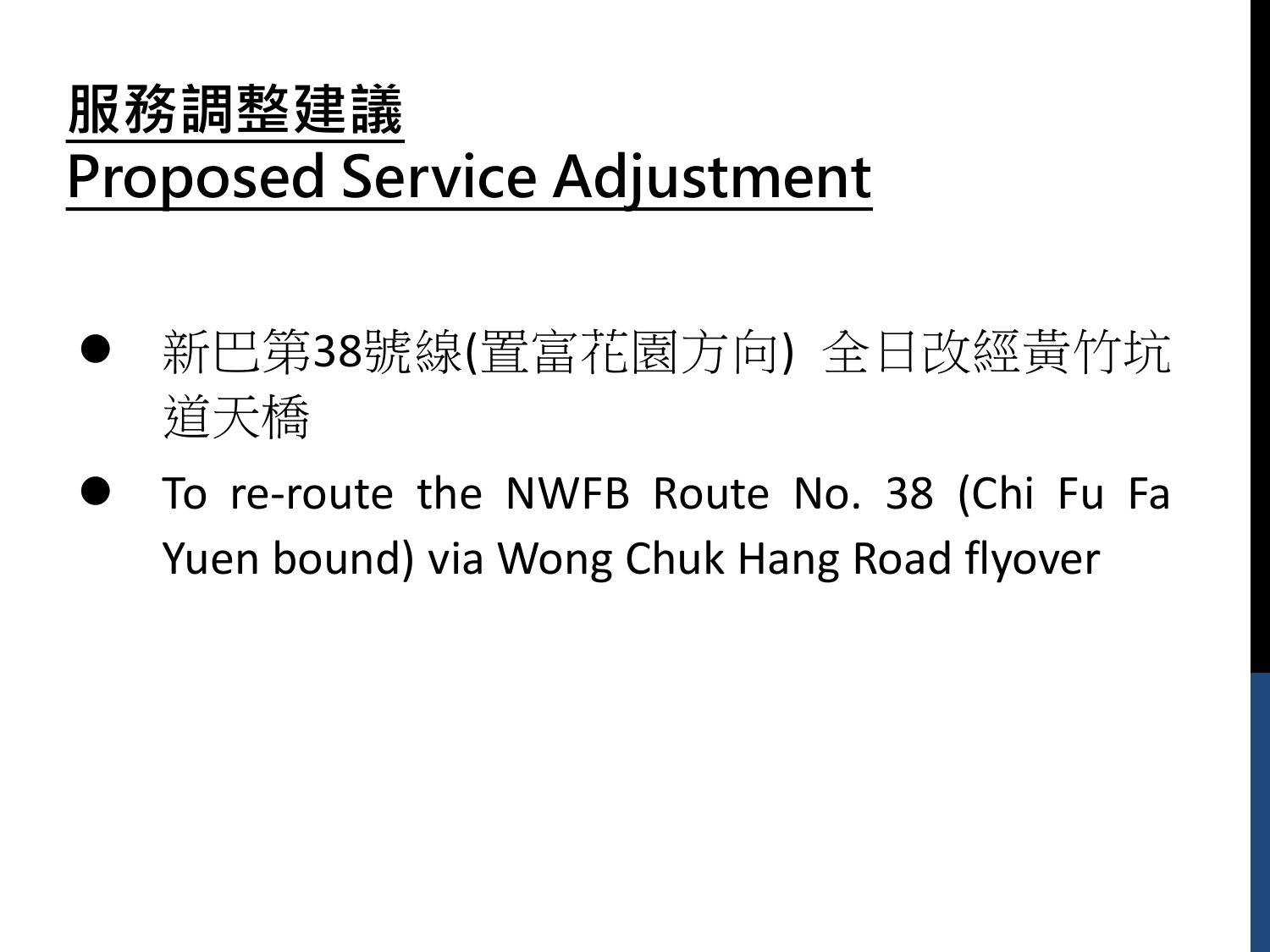## 第 40、40M 號線 Route 40/40M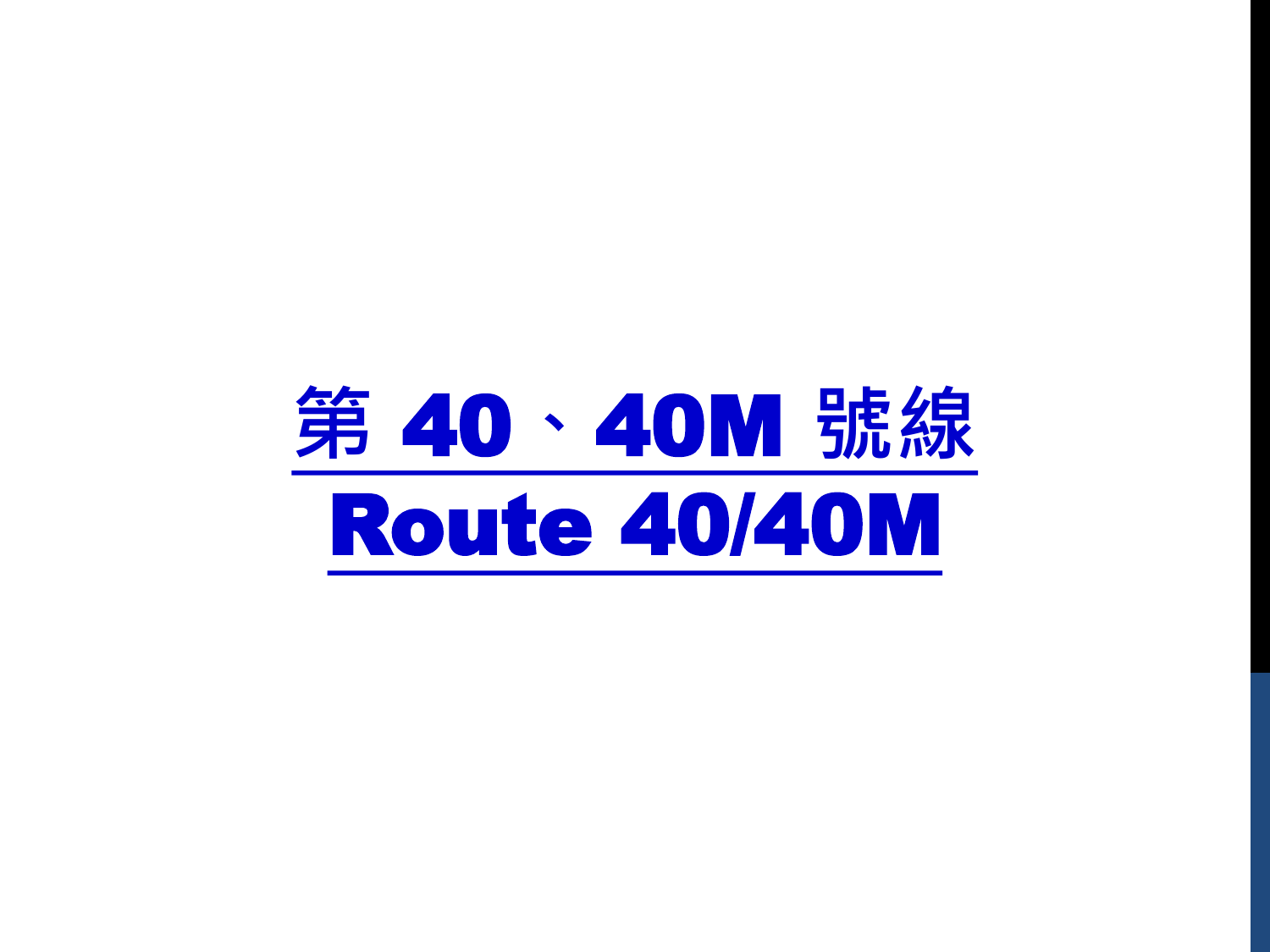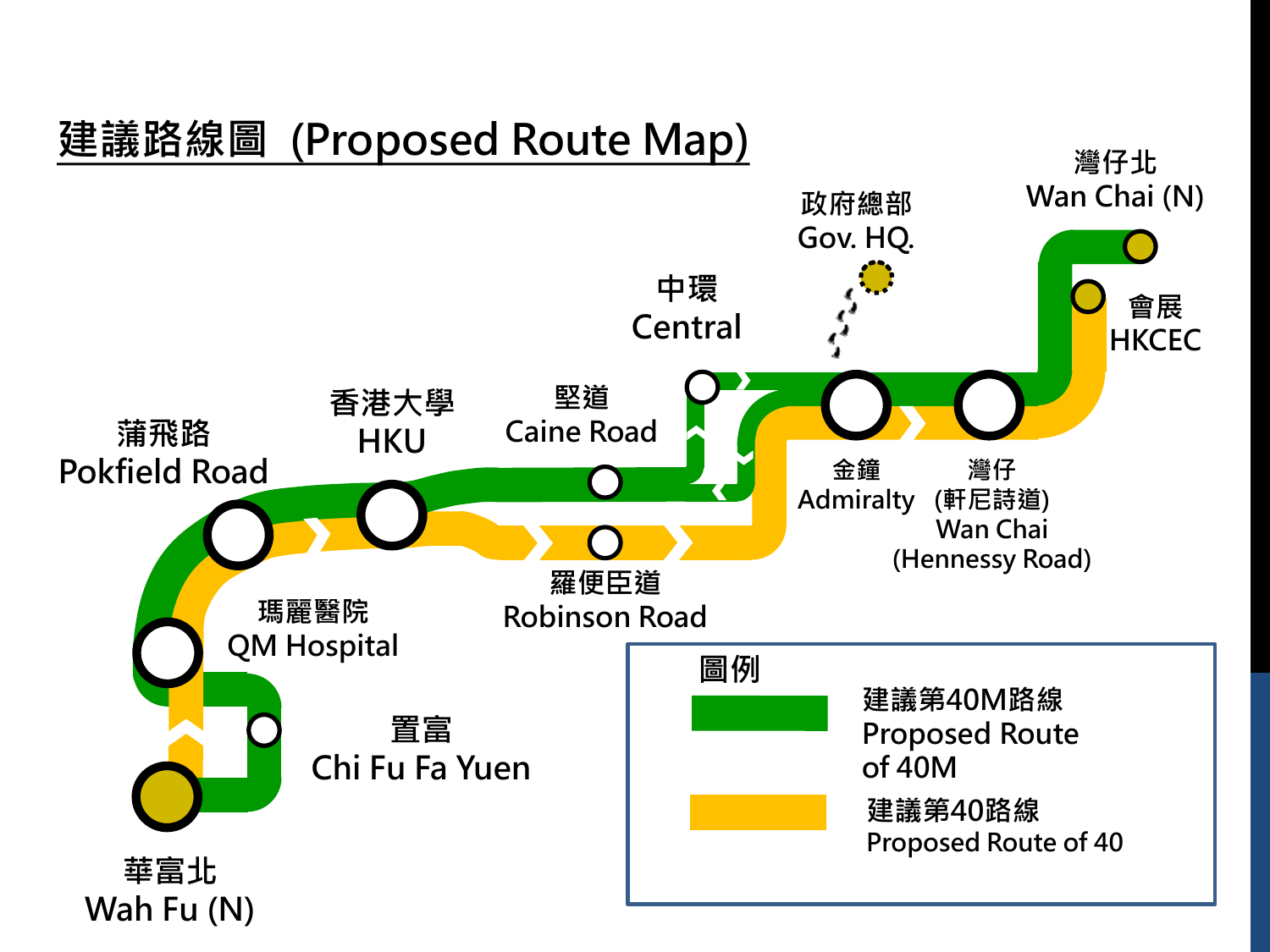#### 建議的好處 (Advantages of the Proposal)

- 由華富乘坐第 40 號線返回灣仔,無須再繞經置富
- To provide a more direct service from Wah Fu to Wan Chai, by omitting Chi Fu Fa Yuen
- 減少途經軒尼詩道及灣仔北低使用量巴士班次數 目,紓緩交通負荷
- To relieve the traffic in Wan Chai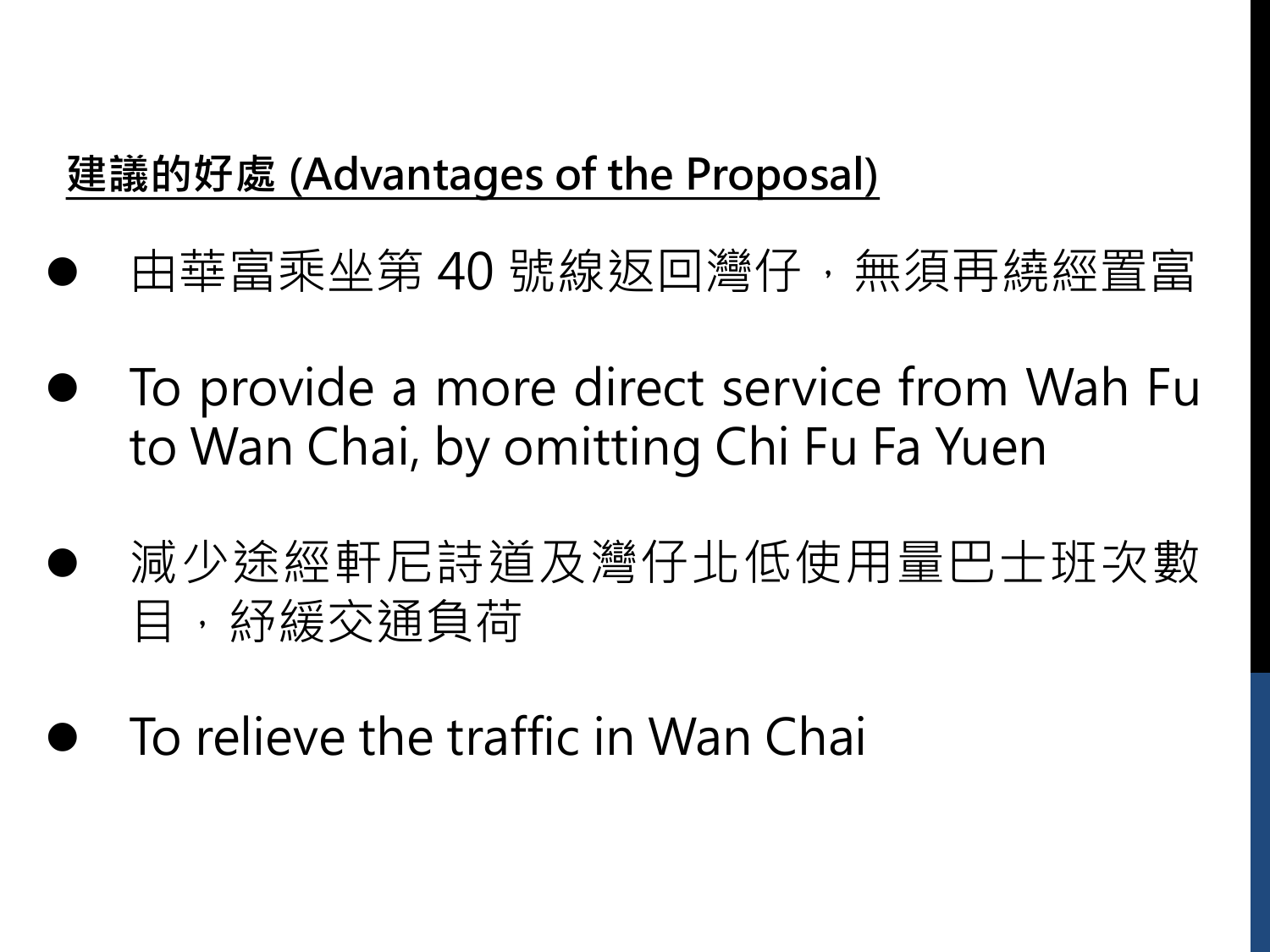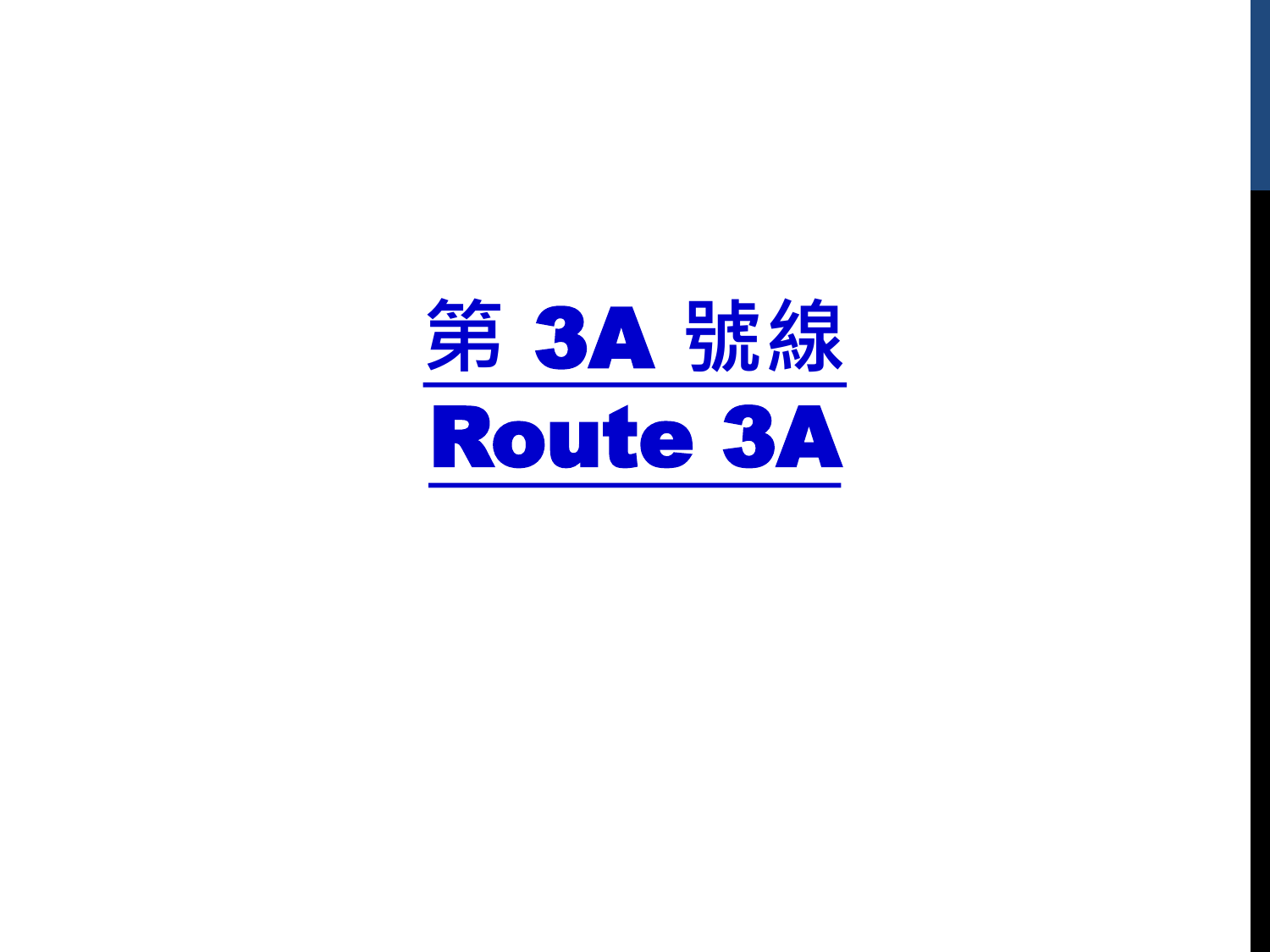#### 新巴第 **3A** 號線 **NWFB Route No. 3A**

| 方向 Bound                            | 現時班次 Existing Service<br>(逢星期一至五) (Mon-Fri) | 建議<br>(Proposal)            |
|-------------------------------------|---------------------------------------------|-----------------------------|
| 往摩星嶺<br><b>Mouth Davis</b><br>bound | 7:15                                        | 維持<br>(Remind<br>Unchanged) |
|                                     | 7:20 (只限上課日)                                |                             |
| 往中環<br><b>Central bound</b>         | 7:45                                        | 取消<br>(To be cancelled)     |
|                                     | 15:15                                       |                             |
|                                     | 15:50                                       | 維持<br>(Remind<br>Unchanged) |
|                                     | 16:15                                       |                             |